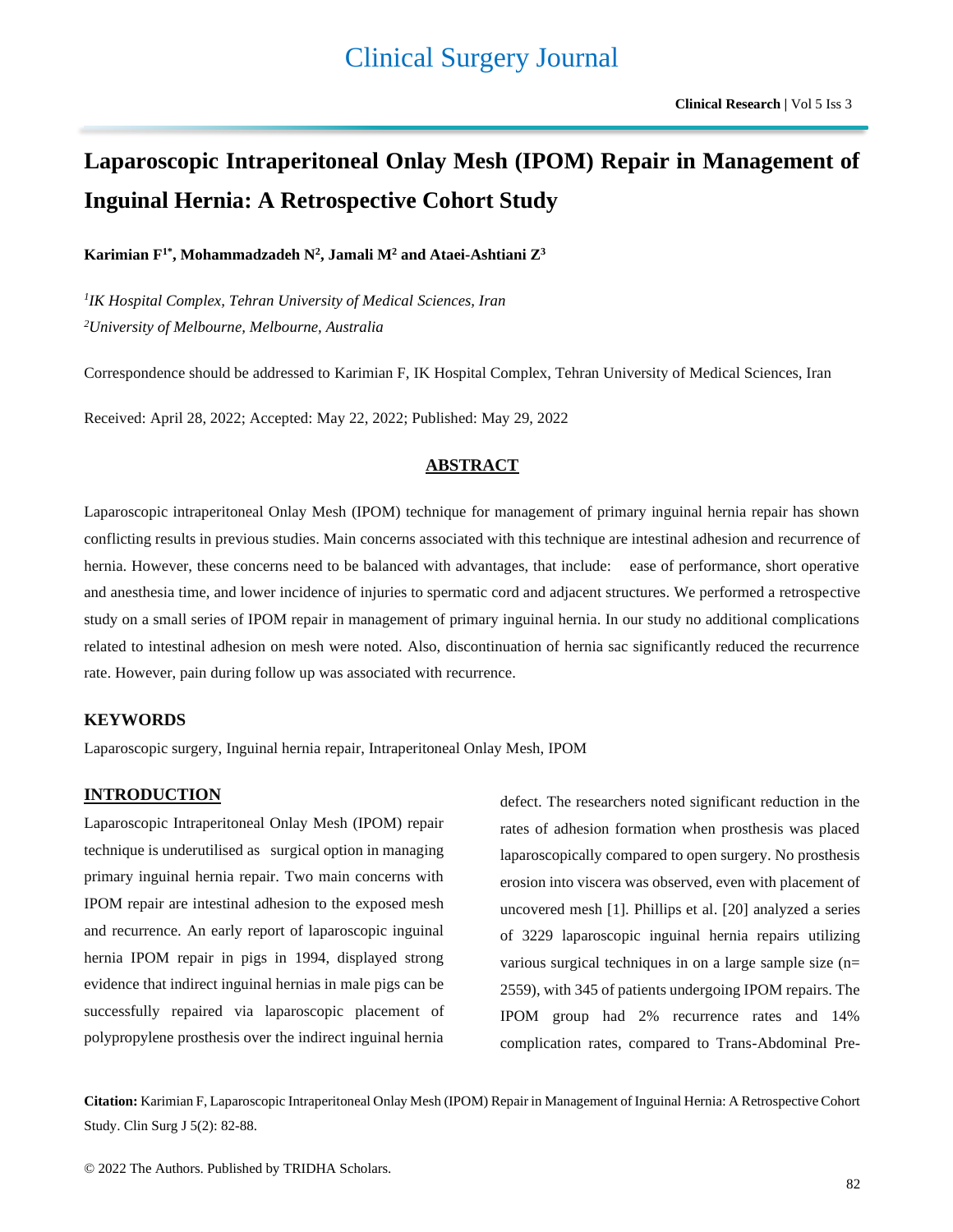Peritoneal (TAPP) laparoscopic repair; with 1% recurrence and 7% complications. No intestinal obstruction or complication related to mesh adhesion in IPOM group were reported [2].

Laparoscopic placement of Intraperitoneal Onlay Mesh (IPOM) technique for ventral and incisional hernia repair has been successfully taught and practiced [3]. This method is an acceptable alternative to open repair of anterior abdominal wall hernias. Recent studies, including large series of patients, have not found statistically significant difference in the rates of pain and recurrence of hernia between IPOM and open sub-lay anterior abdominal wall hernia repair; with no additional complications related to intestinal adhesion to the mesh being reported [4]. Considering the results of laparoscopic IPOM repair for ventral hernia, we can sensibly assume that applying this technique for primary inguinal hernia repair may produce similar results.

The recently developed composite polypropylene meshes covered with collagen, have shown promising results with minimal propensity to form adhesions. Advantages of IPOM in inguinal hernia repair include ease of performance, shorter anesthesia and operation time, and reduction in injuries to adjacent viscera in deep inguinal ring, namely the bladder, vascular and cord structures. Herein, we report a small series of IPOM repair for patients with primary inguinal hernia, mainly focusing on assessment of recurrence and bowel adhesion to mesh, with the aim to assess safety and practicality of IPOM technique and generate preliminary results for any future studies with a larger sample size.

# **MATERIALS AND METHODS**

This is a retrospective cohort study performed in a tertiary care university hospital. No clinical intervention was performed by the researchers. Patients' personal data remained totally confidential. As though, ethical approval was not necessary. Patients diagnosed with inguinal hernia and managed surgically from April 2017 to July 2020 were enrolled. Those who met the inclusion criteria were evaluated for eligibility. Data was collected by using outpatient clinics files as well as patient telehealth follow ups (Table1).

#### *Inclusion Criteria*

All patients with laparoscopic IPOM inguinal hernia repair operated from 04/01/2017 to 07/01/2020 were included.

## *Exclusion Criteria*

Patients with missing data and those lost on follow up were excluded.

## *Data Extraction*

Data on surgical complications and recurrence were extracted from the inpatient as well as outpatient clinic file records during the follow up appointments. Surgical site complication was defined as any new regional complaint that developed after surgery. Recurrence was defined as frank reappearance of hernia bulge or ultrasonographic finding. The end point of follow up period was at the end of first postoperative period. This cut off point was chosen based on the observation that new complication or recurrence did not occur after 12 months in those followed for longer periods based on data extracted in this study. Data collection was finalized at 07/23/2021. All the patients were contacted by phone and asked about complications, recurrence and any other specific concern of the patient, before finalizing the study. If there was any uncertainty, patients were asked to visit our clinic for physical examination, and imaging if indicated. The range of postoperative follow up was 56-222 weeks.

#### *Study Groups*

In some patients the hernia sac was left untouched and the mesh was laid over the defect, while in others the hernia sac was cut circumferentially at the internal inguinal ring and excised if small or left to retract distally if large; and mesh laid over the defect, (Figure 1). Hernia defect was covered by a 10x15cm composite collagen coated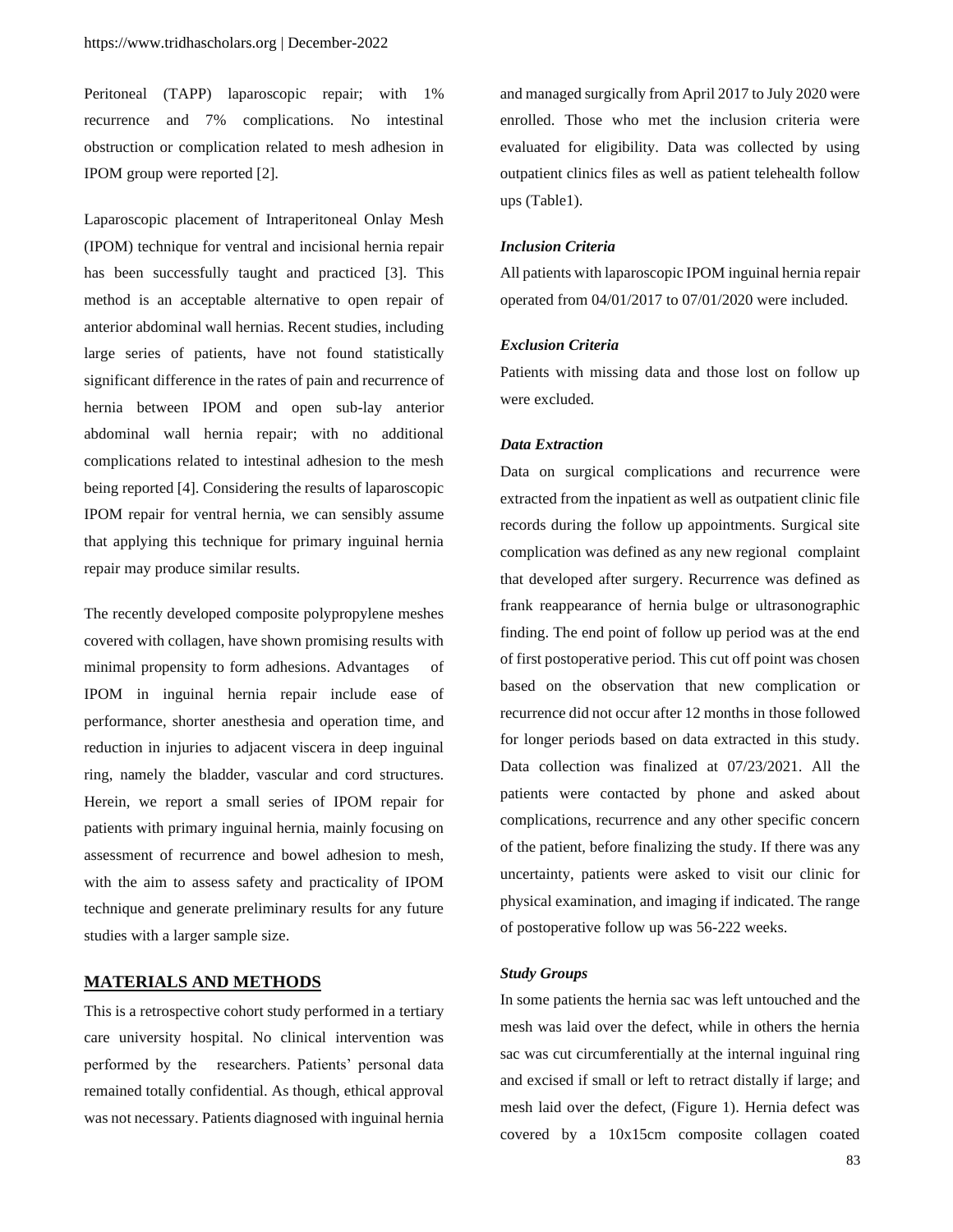polypropylene mesh. Mesh was fixed by 3-5 tackers along the upper margin. In some patients medial, lateral, and lower margins of mesh were also fixed by tackers to prevent up-rolling. Upper and lower margins of mesh were placed at roughly equal distances from the upper and lower edges of hernia defect. Medial margin of the mesh laid over medial umbilical ligament and lateral margin extended to anterior superior iliac spine.

Data analysis: The participants' data were stratified into two groups, those with untouched hernia sac and those with excised or bridged and discontinued hernia sac. Some demographic factors such as age and BMI, type of inguinal hernia (primary *vs*. recurrent) and the side of hernia were analyzed between the two groups. The data was analyzed using Statistical Package for the Social Sciences (SPSS) software, version 26. The independent sample t-test and chi-square were used for the analysis. The 95% confidence interval and p-value less than 0.05 were considered statistically significant.

# **RESULTS**

From April 2017 to July 2020, 22 patients with inguinal hernia were operated by laparoscopic IPOM repair technique. Three patients were lost to follow up and excluded,  $(n=19)$ . All patients were male, with age ranging from 21 to 65yo (Mean: 47.95, SD: 12.581), and BMI ranging 23.68- 28.65 kg/m2 (Mean: 26.4889, SD: 1.26377). Confounding factors, such as hernia risk factors including; obstructive lung disease (i.e., chronic cough), increased intra-abdominal pressure (e.g., chronic constipation), obstructive uropathy (e.g., prostatic enlargement), and heavy physical activity (e.g., heavy manual worker) were not present in either patient group. Also, no diabetes or smoking habit was found in these patients. Most likely this homogeneity in the study population demographic factors was due to narrow selection criteria and eligibility for IPOM technique repair.

There was no conversion to open surgery. The untouched sac group included 5 patients. Patients with excised or bridged and discontinued sac, included 14 patients. Groups were matched by age, BMI, side of hernia, and incidence of primary or recurrent hernia, (Table 2). Total recurrence number was 6 out of 19 (31.5%). Recurrence number in those with untouched sac was 4 out of 5 (80%), *vs*. 2 out of 14 (14.2%) in those with discontinued sac, with results showing statistically significant reduction in patients managed IPOM and discontinued sac method (pvalue= 0.017). No complication related to intestinal adhesion to the mesh was observed in both groups. Surgical site complications were as follows. Two patients with untouched sac had surgical site pain and developed recurrence 2 weeks after surgery. Another patient with discontinued sac and pain developed recurrence 13 weeks after surgery. Statistical analysis showed that surgical site pain had a significant correlation with recurrence (p value= 0.021). Two patients, one with dysuria and another with dysuria plus urinary frequency, both with discontinued sac did not develop recurrence on long term follow up i.e., more than 12 months. Their complaints were managed by medical treatment.

#### **DISCUSSION**

The largest comparative systemic review on outcome analysis of laparoscopic inguinal hernia repair comparing 345 IPOM repairs to 2559 of other types of laparoscopic hernia repairs, was published in 1995 [2]. Since then there has been no similar large scale study to guide the best evidence based approach. A smaller study encompassing a series of 52 IPOM inguinal hernia repairs in 50 patients, reported 2 recurrences (near 4%) and no complications related to mesh adhesion, during 7-31 months follow up [5]. Hatzitheofilou and his team, concluded that IPOM method was less time consuming, associated with minimal postoperative pain, shorter hospital stays, and lower hospital costs [5]. During the same period, a prospective randomized clinical trial including 59 TAPP and 56 IPOM repairs demonstrated 11.1% early recurrence for IPOM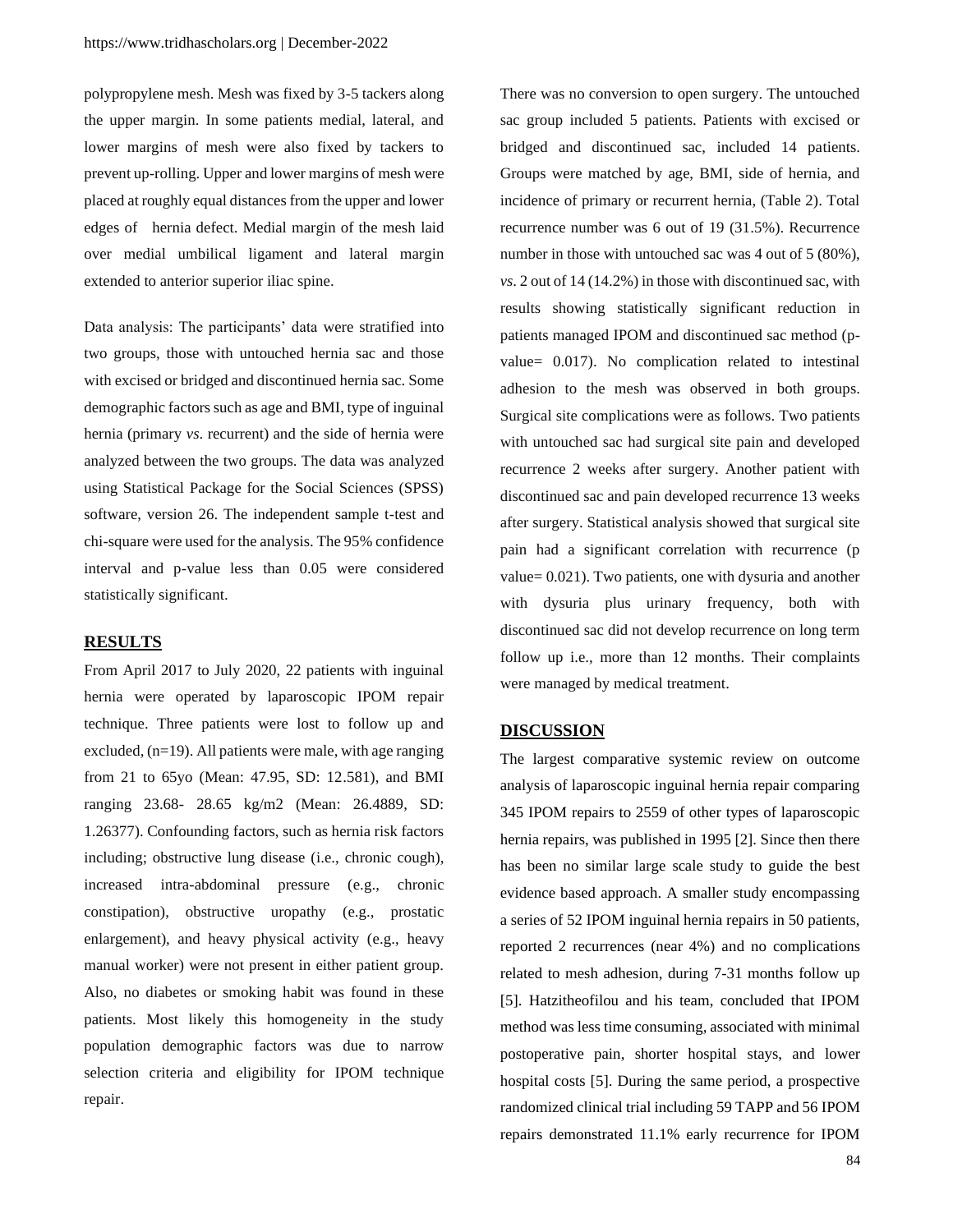and no recurrence for TAPP ( $p < 0.01$ ). No complications related to mesh adhesion to intestines was reported, leading the research team to conclude that TAPP was an excellent technique with no early recurrence, and suggesting to avoid IPOM laparoscopic hernia repair when possible [6]. One study recommended IPOM for inguinal hernia repair in patients with chronic obstructive pulmonary disease under spinal anesthesia; when there is risk of ventilator dependence following general anesthesia. Similar to preceding studies no recurrence or mesh related complication after six months follow up was recorded [7].

Laparoscopic IPOM repair was found to be as effective as open tension free repair even in physically active young men and heavy-duty workers, some with bilateral and recurrent hernias [8]. At the end 12-month follow up period there were minor complications unrelated to mesh and no recurrence, however at the 18-months follow up, a 3.3% recurrence following IPOM repair and no major visceral complication was reported [8,9]. Composite meshes were successfully fixed by fibrin glue in IPOM technique with no recurrence at near 2 years and only one trocar site hematoma, while decreasing mean operative time by 10-minutes [10]. Feasibility of IPOM was assessed in patients with previous lower abdominal surgeries as an alternative to Total Extra-Peritoneal (TEP) laparoscopic repair which is deemed surgically complex in this group of patients. One out of 43 cases developed recurrence. There was no major mesh related complication [11]. IPOM repair is suggested for patients with preperitoneal fibrosis as an alternative to Lichtenstein tension free open repair, resulting in equal or better profile in terms of re-recurrence and chronic pain. No major complication related to intestinal adhesion to mesh was found [12]. Single-incision laparoscopic (SIL) intraperitoneal onlay mesh (IPOM) repair was successfully performed in a small series of patients with recurrent hernia after conventional anterior and laparoscopic repairs. There were no intra-/postoperative

complications, port site hernias, chronic groin pain, or recurrence of the hernia during a mean follow-up of 24 months [13]. Once again, fibrin glue is suggested for fixation of lower edge of IPOM along with tackers at the upper edge, with no complications or recurrence at the end of one year follow up [14]. IPOM repair has been successfully used for inguinal hernia repair following radical prostatectomy when TAPP was impeded by dense preperitoneal fibrosis. Follow up, for a median period of 36 months, showed no recurrence; whilst complications following IPOM were comparable to those after TAPP with no major mesh related visceral complication [15]. In a retrospective comparative series, 176 patients undergoing TAPP repair with their peritoneal flaps left open were compared to 231 patients with peritoneal closure over the mesh. Coated mesh was inserted in both groups. The follow-up average range was  $21.6 \pm 23.8$ months, within this period recurrence rates were similar and post-operative complications were not significantly higher in non-closure group, p-value  $=0.68$  and pvalue=0.36 respectively. No bowel obstruction or unplanned reoperation due to intestinal adhesion to mesh were reported [16].

A major concern with IPOM has been intestinal adhesion to mesh and its consequences. However, the first animal experiment as well as more recent studies, have shown that the real incidence is much less than presumed. This is especially true with new generation of coated meshes. In fact, mesh fixation leads to more complications than mesh adhesion [17]. All of the meshes used in our series were collagen coated and no complication related to intestinal adhesion to mesh was observed in our study.

Dissection of hernia sac during IPOM inguinal hernia repair has been reported as early as 1992 [18]. But we could not find any report about the role of hernia sac dissection on recurrence. Although incision of medial umbilical ligament (fold) to facilitate flat mesh placement and dissection of underlying area to expose cooper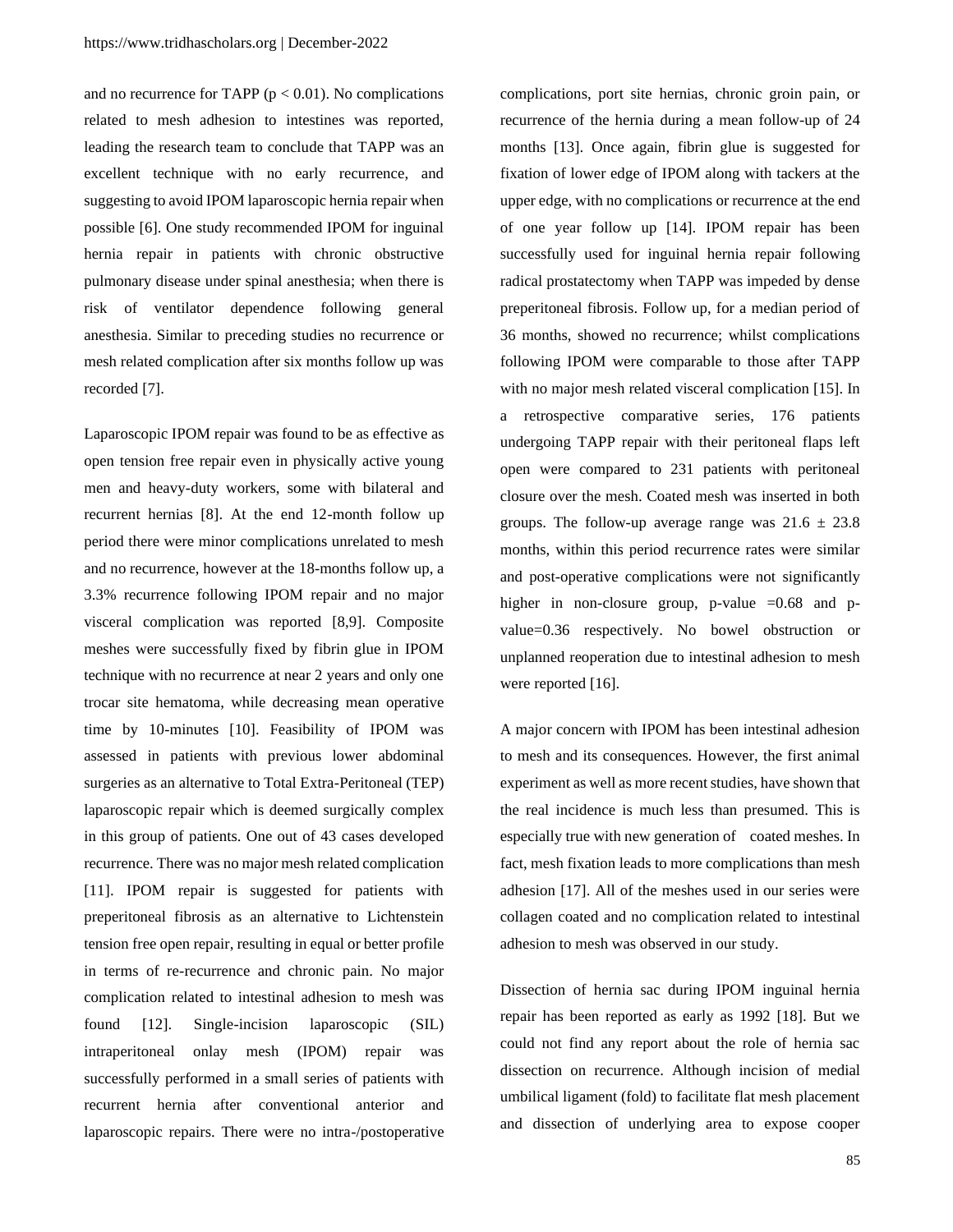ligament for fixation of mesh is recommended [19]; discontinuation of hernia sac at internal ring is not a common practice. During TAPP, TEP and tension free open inguinal hernia repair, the sac is always transacted. This study shows that adding the same step to IPOM technique leads to significantly lower recurrence rate, pvalue=0.017. It can be hypothesized that; discontinuation of hernia sac leads to better mesh adhesion to underlying un-epithelialized raw surface. Therefore, we conclude that when IPOM technique is chosen for inguinal hernia repair, the sac should be dissected and discontinued, but not necessarily excised.

There was no complication related to intestinal adhesion to mesh in this study. A recent study also showed the safety of TAPP with little or no peritoneal coverage over the mesh [16]. We found that laparoscopic IPOM repair for primary inguinal hernia did not result in complications related to intestinal adhesion to mesh, when composite collagen coated polypropylene mesh was used. Also, recurrence after laparoscopic IPOM repair for primary inguinal hernia was significantly less when hernia sac was excised or discontinued. Therefore, we suggest laparoscopic IPOM repair for primary inguinal hernia with discontinuation of hernia sac. Another statistically significant finding of this study was that; surgical site pain after laparoscopic IPOM repair was always associated with recurrence, (p value=  $0.021$ ). Thus, it can be assumed as a predictor of recurrence.

The main limitations of this study are retrospective nature of the study, small number of patients and low diversity in patient's pre-op comorbidities. Ideally, to generalise this recommendation, further research such as a randomized controlled trial with calculated samples with minimum bias and confounding, and a larger and more diverse patient demographics is required. That will be able to assist clinicians in stratifying patients and making a patient-focused surgical approach.

## **CONCLUSION**

Laparoscopic IPOM repair for primary inguinal hernia do not result in visceral adhesion to mesh and due complications, when composite collagen coated polypropylene mesh is used. Recurrence after laparoscopic IPOM repair for primary inguinal hernia are significantly less when hernia sac was excised or discontinued. Surgical site pain after laparoscopic IPOM repair can be a predictor of recurrence.

## **ACRONYMS AND ABBREVIATIONS**

| <b>IPOM</b> | Intraperitoneal Onlay Mesh     |
|-------------|--------------------------------|
| <b>TEP</b>  | Total Extra-Peritoneal         |
| <b>TAPP</b> | Trans-Abdominal Pre-Peritoneal |
| <b>BMI</b>  | Body Mass Index                |

# **CONFLICT OF INTEREST**

The authors have no conflict of interest to declare.

#### **SOURCES OF FUNDING**

This research did not receive any specific grant from funding agencies in the public, commercial, or not-forprofit sectors.

## **ETHICAL APPROVAL**

This is a retrospective cohort study and no intervention was performed on the patients. Patients' personal data remained totally confidential. Therefore, ethical approval was not necessary.

# **CONSENT**

Not applicable since it is retrospective study.

#### **CONTRIBUTOR SHIP**

Authors would like to acknowledge the contribution made by Ms. Soudabeh Khodarahmi to data collection. She was the senior staff of our research office.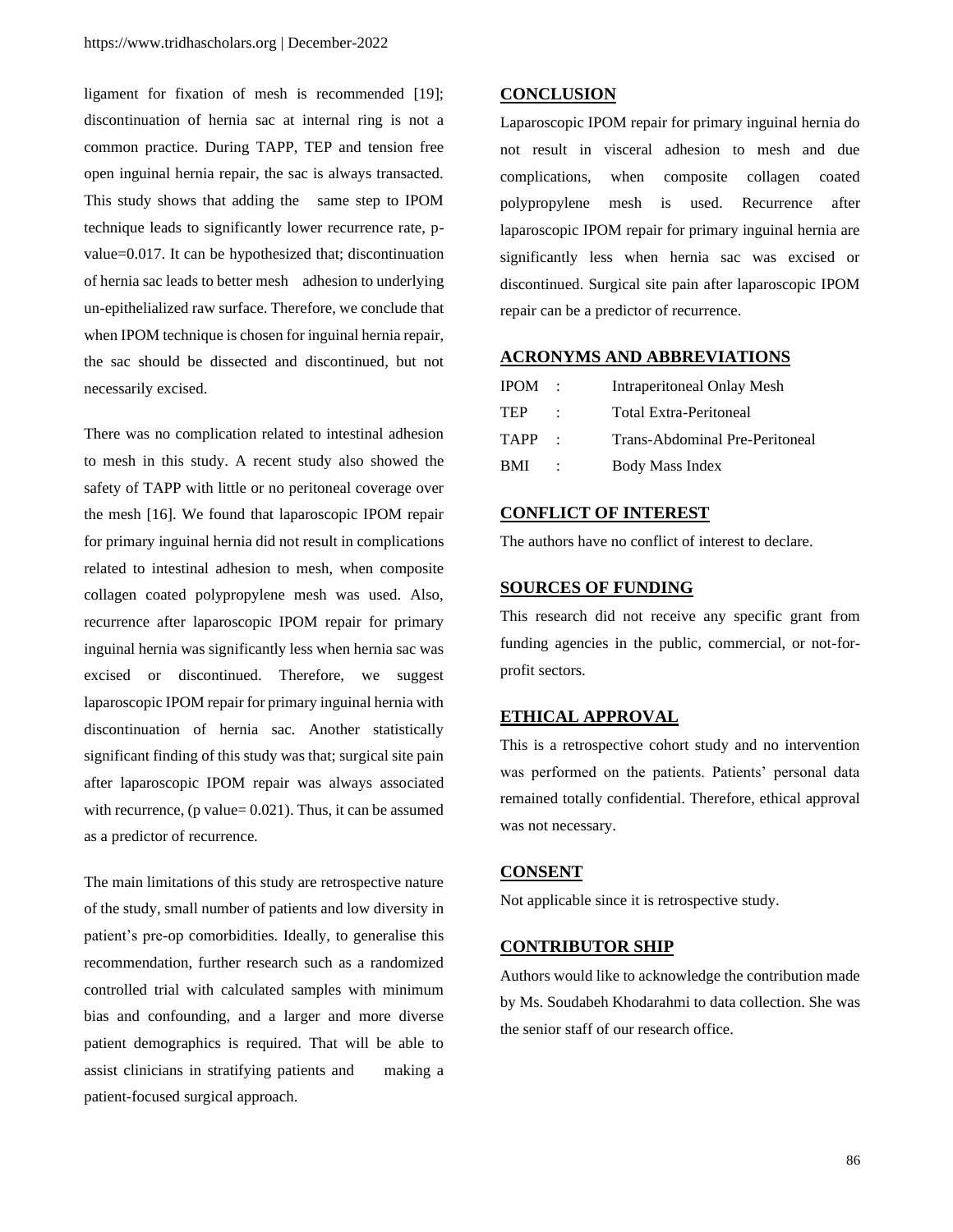## **REFERENCES**

- 1. Fitzgibbons RJ, Salerno GM, Filipi CJ, et al. (1994) A laparoscopic [intraperitoneal onlay mesh technique for the repair](https://www.ncbi.nlm.nih.gov/pmc/articles/PMC1243116/)  [of an indirect inguinal hernia. Annals](https://www.ncbi.nlm.nih.gov/pmc/articles/PMC1243116/) of Surgery 219(2): 144-156.
- 2. Phillips EH, Arregui M, Carroll BJ, et al. (1995) [Incidence of complications following laparoscopic hernioplasty.](https://pubmed.ncbi.nlm.nih.gov/7725207/) [Surgical Endoscopy 9\(1\): 16-21.](https://pubmed.ncbi.nlm.nih.gov/7725207/)
- 3. Aura T, Habib E, Mekkaoui M, et al. (2002) Laparoscopic tension- [free repair of anterior abdominal wall incisional and](https://pubmed.ncbi.nlm.nih.gov/12269494/)  [ventral hernias with an intraperitoneal Gore-Tex mesh: prospective study and review of the literature.](https://pubmed.ncbi.nlm.nih.gov/12269494/) Journal of [Laparoendoscopic and](https://pubmed.ncbi.nlm.nih.gov/12269494/) Advanced Surgical Techniques A 12(4): 263-267.
- 4. Köckerling F, Simon T, Adolf D, et al. (2019) [Laparoscopic IPOM versus open sublay technique for elective incisional](https://pubmed.ncbi.nlm.nih.gov/30604264/)  hernia repair: A registry- [based, propensity score-matched comparison of 9907 patients.](https://pubmed.ncbi.nlm.nih.gov/30604264/) Surgical Endoscopy 33: 3361- [3369.](https://pubmed.ncbi.nlm.nih.gov/30604264/)
- 5. [Hatzitheofilou C, Lakhoo M, Sofianos C, et al. \(1997\)](https://pubmed.ncbi.nlm.nih.gov/9438624/) Laparoscopic inguinal hernia repair by an intraperitoneal onlay [mesh technique using expanded PTFE: a prospective study.](https://pubmed.ncbi.nlm.nih.gov/9438624/) Surgical Laparoscopy & Endoscopy 7(6): 451-455.
- 6. Sarli L, Pietra N, Choua O, et al. (1997) [Laparoscopic hernia repair: a prospective comparison of TAPP and IPOM](https://pubmed.ncbi.nlm.nih.gov/9438629/)  techniques. Surgical [Laparoscopy and](https://pubmed.ncbi.nlm.nih.gov/9438629/) Endoscopy 7(6): 472-476.
- 7. Schmidt J, Carbajo MA, Lampert R, et al. (2001) [Laparoscopic intraperitoneal onlay polytetrafluoroethylene mesh repair](https://pubmed.ncbi.nlm.nih.gov/11269553/)  [\(IPOM\) for inguinal hernia during spinal anesthesia in patients with severe medical conditions, Surgical](https://pubmed.ncbi.nlm.nih.gov/11269553/) Laparoscopy, Endoscopy and [Percutaneous](https://pubmed.ncbi.nlm.nih.gov/11269553/) Techniques 11(1): 34-37.
- 8. Catani M, De Milito R, Spaziani E, et al. (2003) [Laparoscopic inguinal hernia repair "IPOM"](https://pubmed.ncbi.nlm.nih.gov/14663405/) *vs* "open tension free". [Preliminary results of a prospective randomized study.](https://pubmed.ncbi.nlm.nih.gov/14663405/) Minerva Chirurgica 58(6): 783-789.
- 9. Catani M, De Milito R, Materia A, et al. (2003) [Laparoscopic inguinal hernia repair "IPOM" with Dual-Mesh.](https://pubmed.ncbi.nlm.nih.gov/12870282/) Annali [Italiani di](https://pubmed.ncbi.nlm.nih.gov/12870282/) Chirurgia 74(1): 53-60.
- 10. Olmi S, Scaini A, Erba L, et al. (2007) [Laparoscopic repair of inguinal hernias using an intraperitoneal onlay mesh](https://pubmed.ncbi.nlm.nih.gov/17514387/)  [technique and a Parietex composite mesh fixed with fibrin glue \(Tissucol\). Personal technique and preliminary results,](https://pubmed.ncbi.nlm.nih.gov/17514387/)  Surgical [Endoscopy 21\(11\):](https://pubmed.ncbi.nlm.nih.gov/17514387/) 1961-1964.
- 11. Jeon YB, Kim MJ, Hur [KY \(2014\) Laparoscopic inguinal hernia repair by intraperitoneal onlay mesh \(IPOM\) technique](https://www.e-jmis.org/journal/view.html?doi=10.7602/jmis.2014.17.2.30)  [in specific cases as an alternative method.](https://www.e-jmis.org/journal/view.html?doi=10.7602/jmis.2014.17.2.30) Journal of Minimally Invasive Surgery 17(2): 30-35.
- 12. Hyllegaard GM, Friis-Andersen H (2015) [Modified laparoscopic intraperitoneal onlay mesh in complicated inguinal](https://pubmed.ncbi.nlm.nih.gov/24777429/)  hernia. [Hernia 19\(3\):](https://pubmed.ncbi.nlm.nih.gov/24777429/) 433-436.
- 13. Tran H, Tran K, Zajkowska M, et al. (2015) [Single-port onlay mesh repair of recurrent inguinal hernias after failed](https://www.ncbi.nlm.nih.gov/pmc/articles/PMC4376219/)  anterior and laparoscopic repairs. [Journal of the Society of Laparoscopy and Robotic Surgeons](https://www.ncbi.nlm.nih.gov/pmc/articles/PMC4376219/) 19(1): e2014.
- 14. Mathur RK, Dubey S, Odiya S (2016) [A prospective study of laparoscopic repair of inguinal hernia by intraperitoneal](https://www.ijsurgery.com/index.php/isj/article/view/376)  [onlay mesh technique using fibrin glue.](https://www.ijsurgery.com/index.php/isj/article/view/376) International Surgery Journal 3(3): 1107-1111.
- 15. Ohuchi M, Inaki N, Nagakari K, et al. (2020) Surgical procedures and results of [modified intraperitoneal onlay mesh](https://pubmed.ncbi.nlm.nih.gov/32343621/) [repair for inguinal hernia after radical prostatectomy.](https://pubmed.ncbi.nlm.nih.gov/32343621/) Journal of Laparoendoscopy and Advanced Surgical Techniques A 30(11): [1189-1193.](https://pubmed.ncbi.nlm.nih.gov/32343621/)
- 16. Kane ED, Leduc M, Schlosser K, et al. (2018) [Comparison of peritoneal closure versus non-closure in laparoscopic](https://pubmed.ncbi.nlm.nih.gov/28779253/)  [trans-abdominal preperitoneal inguinal hernia repair with coated mesh.](https://pubmed.ncbi.nlm.nih.gov/28779253/) Surgical Endoscopy 32(2): 627-637.